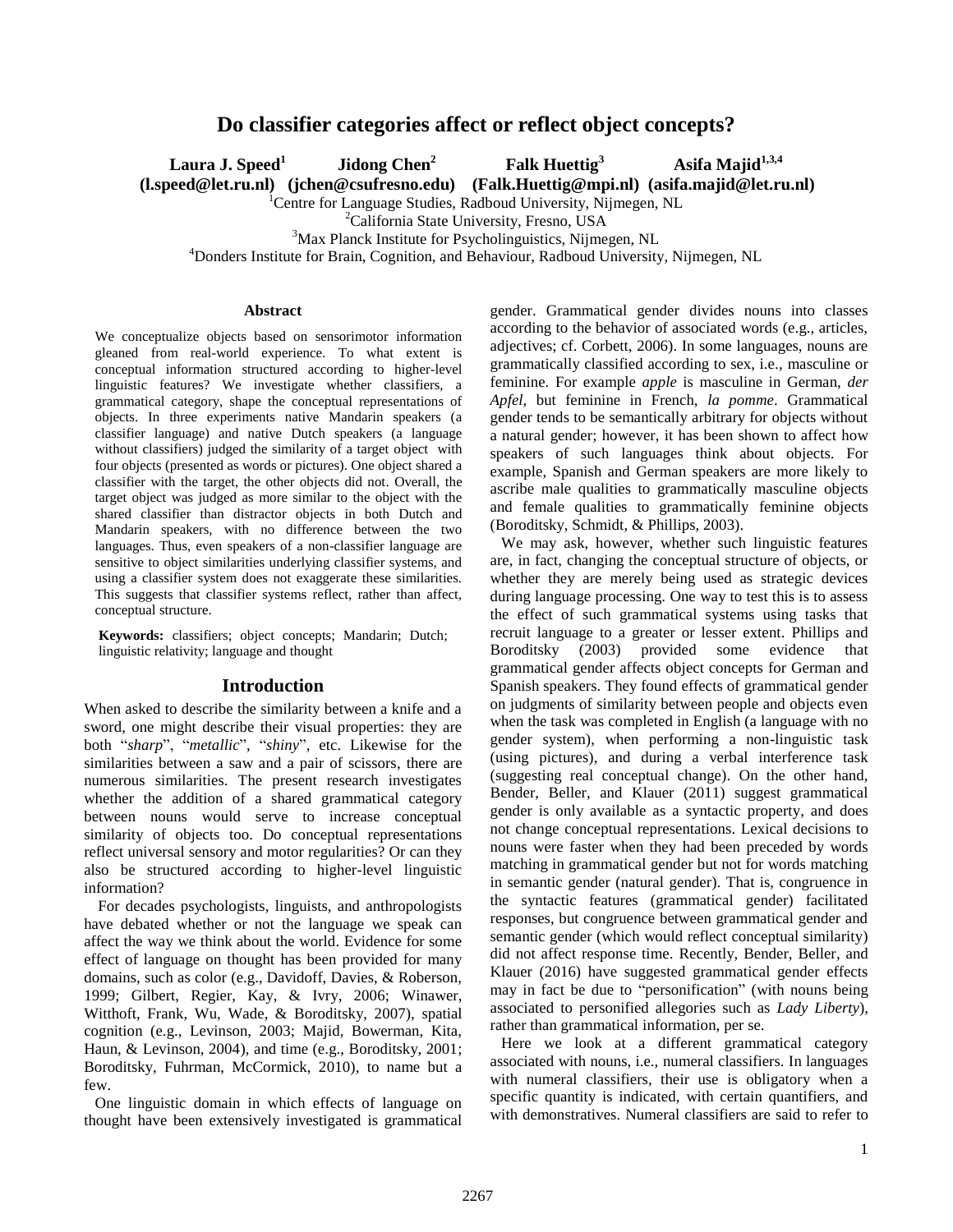a specific feature (e.g., material, shape, size) of the entity associated with the corresponding noun (cf., Allan, 1977). For example, the Mandarin classifier *tiao2* refers to long, rope-like objects such as legs, snakes, and rivers. Although classifier categories have underlying conceptual meanings, there can be large variability with respect to category size and coherence, with some classifiers covering a broad range of objects and taxonomic categories (e.g., Saalbach & Imai, 2012). So, although *tiao2* is used with "long" things, it can also be used for less prototypically long things, such as dogs, underwear and a piece of news.

It appears that speaking a language with a classifier system can affect how speakers of a language conceptualize objects. Lucy and Gaskins (2003), for example, compared speakers of Yucatec Maya (an indigenous language of Mexico that contains numeral classifiers) with English speakers. Speakers of the two languages judged the similarity of objects differently: Yucatec Mayans had a preference for matching objects according to material, whereas English speakers matched the same objects according to shape. Zhang and Schmitt (1998) and Saalbach and Imai (2007) found Mandarin speakers rated pairs of nouns that shared a classifier as more similar than nouns that did not share a classifier, but speakers of non-classifier languages (English and German) rated both pairs similarly.

But, do classifier systems really *affect* the conceptual organization of object concepts, or do they *reflect* conceptual organization instead? Classifiers are usually not arbitrarily related to features of objects. They pick out common features of the entities they classify (cf., Allen, 1977; Lakoff, 1987). There is evidence to suggest there is some conceptual salience to the features classifiers denote. For example, Clark (1976) noted the parallel between the conceptual features frequently found in classifier languages and the conceptual features salient to children in early word learning. Classifiers often denote features such as "*long*", "*round*", or "*animate*"; the exact features on which children base their over-generalization errors. No language has been found with a classifier system that distinguishes referents on the basis of color, and similarly children do not use color as a basis of their over-generalizations.

Thus, instead of classifiers influencing the organization of object concepts, classifiers could reflect the organization of object concepts, thus providing evidence for the effect of thought on language. Classifier categories may be structured around natural similarities in the world. If so, speakers of non-classifier languages should perceive relations between objects sharing classifiers similarly to those speaking classifier languages. Consistent with this, Saalbach and Imai (2005) found speakers of German, as well as Mandarin, judged objects sharing a classifier as more similar than pairs of objects that did not share classifiers.

If classifiers reflect universally recognized similarities between objects, how does this reconcile with previous findings of linguistic relativity (e.g., Zhang & Schmitt, 1998; Saalbach & Imai, 2007)? The answer may lie in the experimental details. The majority of previous experiments investigating effects of classifier systems present people with words from the participants' language; e.g., Mandarin speakers are presented with names of objects in Mandarin, and English speakers with names in English. So, in one sense, it is not surprising speakers of classifier languages are sensitive to the grammatical information associated with nouns. If we think of current psycholinguistic models of language use, then when a noun is activated grammatical information forming part of the lemma level representation would also be activated. Linguistic relativity effects could be explained by the activation of the relevant grammatical feature associated with the word form, rather than differences in the conceptual representation of objects, per se (cf., Kousta, Vinson, & Vigliocco, 2008). To test whether classifiers, in fact, affect the structure of object concepts or whether they serve only to facilitate processing of words with shared grammatical features, parallel experiments with linguistic and non-linguistic stimuli need to be conducted.

We investigated one classifier language – Mandarin – and one language without classifiers – Dutch. Participants were presented with a target object and had to rate its similarity to four other objects. Using a rating task means more finegrained differences can be detected, compared to, for example a forced-choice task (e.g., Lucy & Gaskins, 2003; Saalbach & Imai, 2007, Experiment 1), where participants have to choose one object over another. One of the four objects used a noun that possessed the same classifier as the target object, the other three objects did not. If classifiers affect the way objects are thought of, we could expect speakers of Mandarin would judge the target object and classifier object as more similar than the other objects, but Dutch speakers would not, because having a shared classifier will increase perceived similarity. If, on the other hand, classifiers reflect real-world similarities amongst objects, then we would expect both Mandarin and Dutch speakers to judge the target object and classifier object as more similar than the distractor objects. A third possibility is that both Mandarin and Dutch speakers judge the classifier object as more similar to the target than the distractors, because of real-world similarities that the classifier system is built upon, but that this effect is greater in Mandarin than Dutch speakers (cf., Saalbach & Imai, 2007, Experiment 2 and 3). Further, if classifier systems affect object representations, rather than lexical representations, then we should see differences between Mandarin and Dutch speakers on judgments of pictures, as well as words. In the following three experiments we assess the effect of classifiers on similarity judgments with pictures and words.

# **Experiment 1. Picture-picture similarity**

# **Method**

# **Participants**

25 native Mandarin speakers and 24 native Dutch speakers participated in the experiment (average age 23, range 18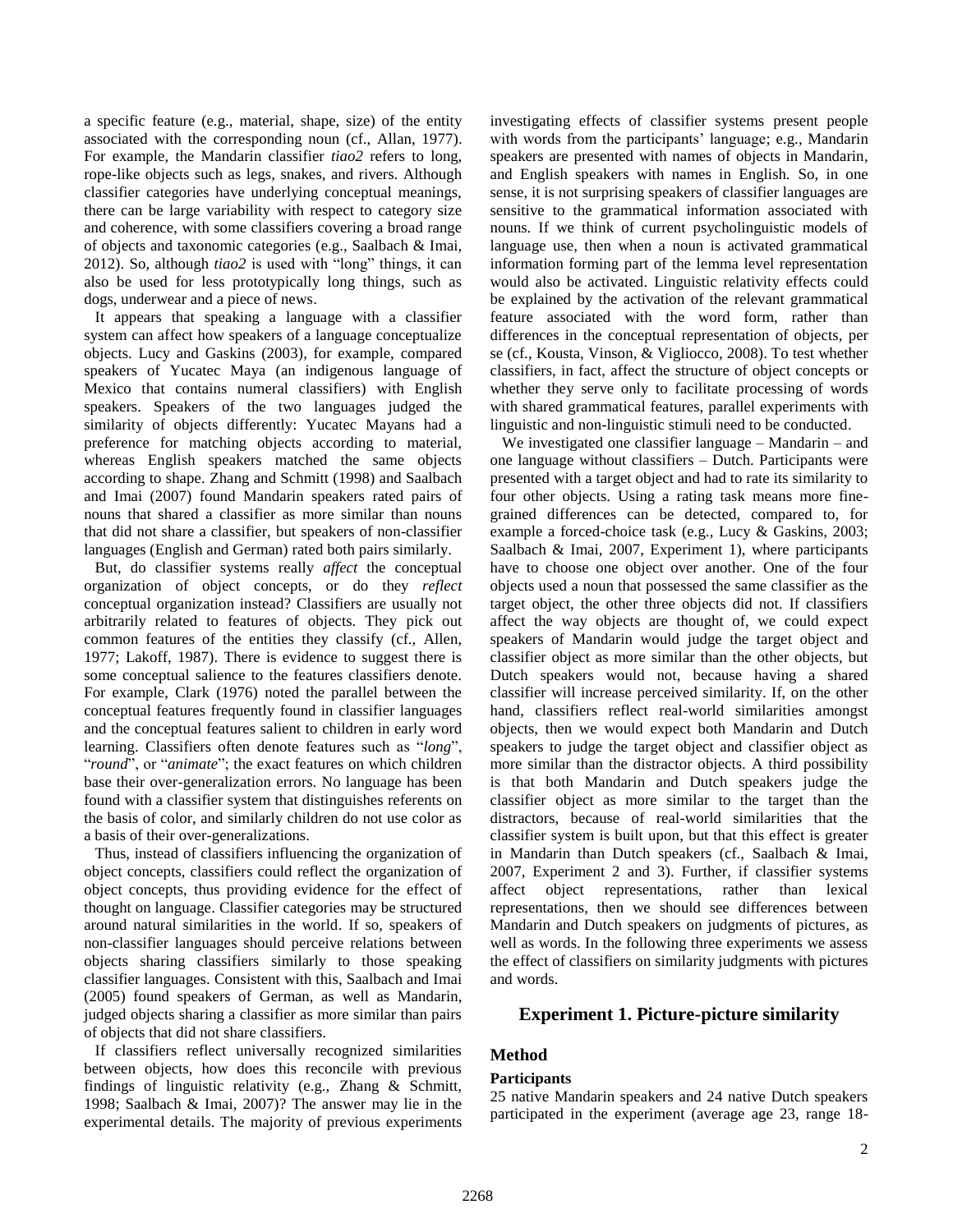33). All speakers were familiar with other languages. Mandarin speakers came from different dialect backgrounds (e.g., Shandong, Henan, Shanxi, Jilin, Hubei, Jiangsu), but were all educated in Putonghua (standard Mandarin) and mainly use this language daily, both at work and at home. Dutch speakers were all multilingual with English, German, Spanish and French. None of the Dutch participants were familiar with Mandarin, or any other language with classifiers.



Figure 1. Example page of the stimulus booklet (left) with target (scissors), classifier match (chair) and comparison objects, with response sheet (right).

### **Stimuli**

Line drawings of everyday objects, familiar to both groups of participants, were used. Each trial consisted of a target object and four comparison objects. The target object shared a classifier with one of the comparison objects. A norming study was first conducted in which a separate set of twelve native Mandarin speakers named 240 line drawings of concrete and imageable objects. Classifier choice for a noun was not strict (i.e., nouns could take different classifiers), but there was a clear dominant classifier for each object. Based on the norming results, we chose noun pairs that shared the same dominant classifier. The remaining three comparison objects were "distractors", and did not share a classifier with the target. On each trial, pictures of the four comparison objects were presented on a piece of paper, laid out in a two-by-two grid. The target object was centered under the comparison objects (see Figure 1). Participants were given a separate response sheet, consisting of four empty boxes in the same configuration as the comparison objects, with a picture of the target object at the bottom of the sheet. The experiment consisted of 48 trials. The classifier match appeared equally often in each of the positions within the gird, and the position of an each item was counter-balanced across participants.

#### **Procedure**

Participants were instructed, in their native language, to judge how similar each target object was to each of the other objects. They were asked to indicate their judgments in the corresponding boxes in their answer sheet, with 0 indicating "no similarity" and 10 "identical in similarity".

### **Results**

Previous studies have shown Chinese participants give overall higher similarity ratings than Westerners (Saalbach & Imai, 2007). In order to control for any differences in how the similarity scale was used across individuals, we transformed each participant's rating scores into standardized *z*-scores. The transformed data were then analyzed with a language (Mandarin vs. Dutch ) by object (classifier match vs. distractor 1 vs. distractor 2 vs. distractor 3) mixed ANOVA, treating participants and items as random effects.

There was a main effect of object type on similarity ratings  $F_1(3, 141) = 40.05$ ,  $p < .0001$ ,  $p_{2p} = .46$ ;  $F_2(3, 144) =$ 5.72,  $p < .0001$ ,  $\eta_{2p} = .11$ . Simple planned comparisons revealed the classifier match received higher similarity ratings than any of the other distractors: classifier vs. distractor-1  $F_1(1, 47) = 67.64, p < .001, \eta_{2p} = .6; F_2(1, 48) =$ 17.02,  $p < .001$ ,  $\eta_{2p} = .26$ , classifier vs. distractor-2  $F_I(1, 47)$ = 57.4, *p* < .001, *η2p* = .557; *F2* (1, 48) = 12.37, *p* < .001, *η2p* = .21, classifier vs. distractor-3 *F1*(1, 47) = 105.18, *p* < .001,  $\eta_{2p} = .69$ ;  $F_2(1, 48) = 11.05$ ,  $p = .002$ ,  $\eta_{2p} = .19$ . There were no significant differences between the distractor objects.

There was no significant main effect of language  $F_1 < 1$ ;  $F<sub>2</sub>$   $<$ 1. Crucially, there was no significant language by object type interaction  $F_1(3, 141) = 1.4$ ,  $p = .25$ ,  $\eta_{2p} = .03$ ;  $F_2 < 1$ (see Figure 2).



Figure 2. Mandarin and Dutch speakers' picture-picture similarity judgments (*z*-score) Experiment 1 (bars = 1*SE*).

### **Experiment 2. Word-picture similarity**

We found a robust effect of classifier pair similarity, but no indication of a difference between Mandarin and Dutch speakers in Experiment 1. This suggests object representations are not affected by classifiers, but does not rule out lexical-level language-specific effects. In Experiment 2 we presented the target object as a word, in order to encourage activation of the classifier categorization.

### **Participants**

A different set of 25 Mandarin speakers and 24 Dutch speakers (average age 23 years, range 18-28) participated in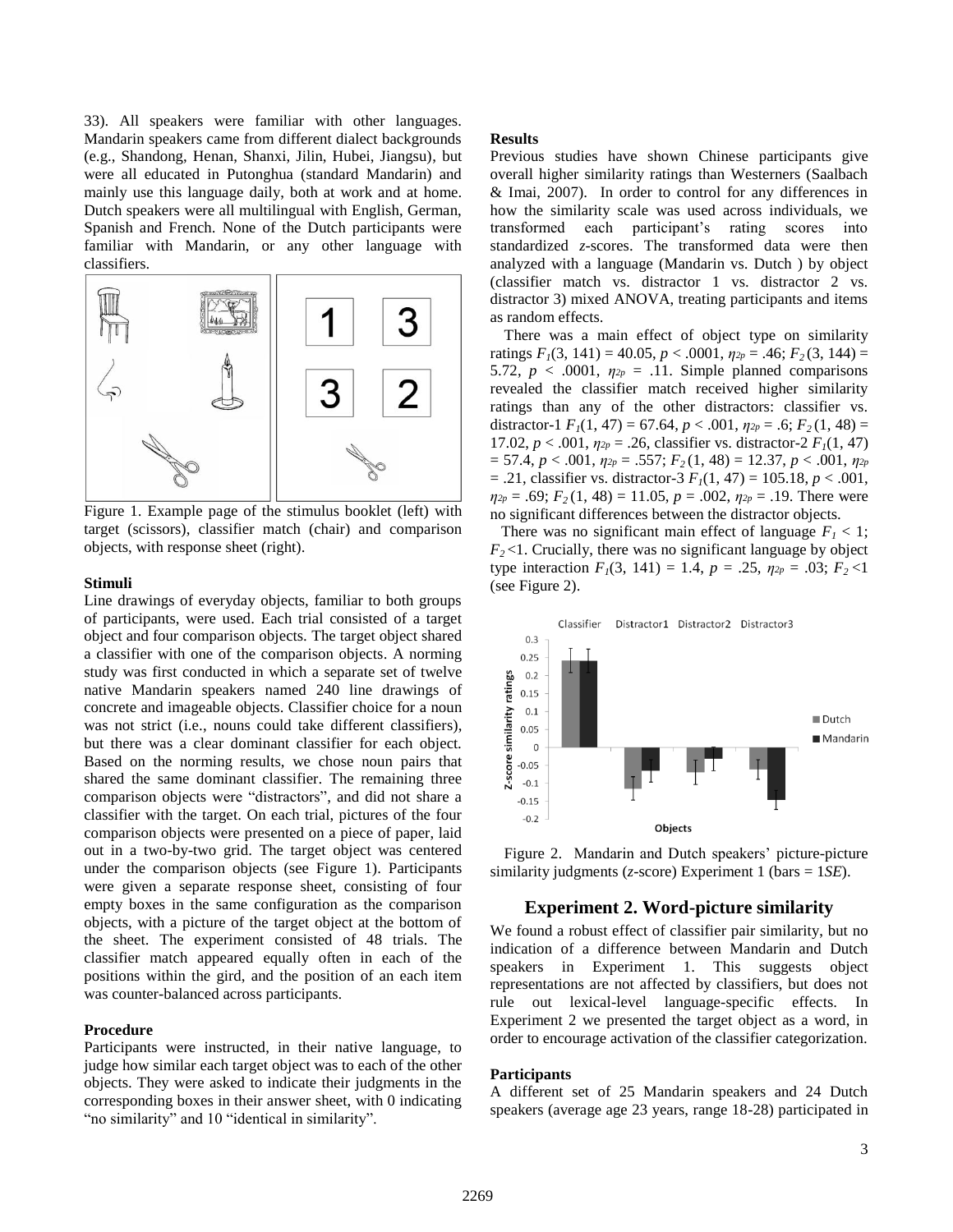the experiment. The demographic characteristics and recruitment procedure was the same as in Experiment 1.

### **Stimuli**

The stimuli were as in Experiment 1 but now the target was presented as a word (without the classifier) in the native language and the comparison objects were presented as pictures.

### **Procedure**

Participants were asked to judge similarity of the target object to the comparison objects on a scale from 1 (no similarity) to 10 (identical in similarity).

### **Results**

Data was analyzed as in Experiment 1. There was a main effect of object type on similarity ratings  $F_I(3, 141) = 52.92$ , *p* < .001, *η2p* = .53; *F2* (3, 144) = 8.66, *p* < .001, *η2p* = .15. Simple planned comparisons revealed the classifier match received higher similarity ratings than any of the other distractors: classifier vs. distractor-1  $F_I(1, 47) = 70.79$ ,  $p <$ .001, *η2p* = .6; *F2* (1, 48) = 20.57, *p* < .001, *η2p* = .30, classifier vs. distractor-2  $F_1(1, 47) = 73.05$ ,  $p < .001$ ,  $\eta_{2p} =$ .61;  $F_2$  (1, 48) = 20.61,  $p < .001$ ,  $\eta_{2p} = .30$ , classifier vs. distractor-3  $F_1(1, 47) = 73.71, p < .001, \eta_{2p} = .61; F_2(1, 48)$  $= 11.54, p < .001, \eta_{2p} = .19$ . There were no significant differences between the distractor objects.

There was again no main effect of language  $F_1$  <1;  $F_2$  < 1 and no significant language by object type interaction  $F_1(3)$ ,  $141$ ) = 1.54,  $p = .21$   $\eta_{2p} = .03$ ;  $F_2 < 1$  (see Figure 3).



Figure 3. Mandarin and Dutch speakers' word-picture similarity judgments (*z*-score) Experiment 3 (bars = 1*SE*)

### **Experiment 3. Word-word similarity**

Again, in Experiment 2 we find a robust classifier effect, but no difference between Dutch and Mandarin speakers. As a final test of a classifier effect we maximized the linguistic context by presenting both the target and the comparison objects as words.

#### **Participants**

A different set of 25 Mandarin speakers and 24 Dutch speakers participated in the experiment (average age 23 years, range 18-28). The demographic characteristics and recruitment procedure was as in Experiment 1 and 2.

#### **Stimuli**

The stimuli were as in Experiment 1 and 2, but participants were presented with words instead of pictures. Mandarin participants were presented with nouns in Mandarin characters and Dutch participants with the Dutch nouns.

### **Procedure**

Participants were asked to judge similarity of the target object to the comparison objects on a scale from 1 (no similarity) to 10 (identical in similarity).

### **Results**

Data was analyzed as in Experiment 1 and 2. There was a main effect of object type on similarity ratings  $F_1(3, 141) =$ 52.92,  $p < .001$ ,  $\eta_{2p} = .53$ ;  $F_2(3, 144) = 9.6$ ,  $p < .001$ ,  $\eta_{2p} =$ .17. Simple planned comparisons revealed the classifier match received higher similarity ratings than any of the other distractors: classifier vs. distractor-1  $F_I(1, 47)$  = 145.22,  $p < .001$ ,  $\eta_{2p} = .6$ ;  $F_2(1, 48) = 27.25$ ,  $p < .001$ ,  $\eta_{2p} =$ .36, classifier vs. distractor-2  $F_I(1, 47) = 201.19, p < .001$ ,  $\eta_{2p} = .81$ ;  $F_2(1, 48) = 16.95$ ,  $p < .001$ ,  $\eta_{2p} = .26$ , classifier vs. distractor-3  $F_I(1,47) = 80.56, p < .001, \eta_{2p} = .63; F_2(1, 48)$  $= 7.99, p = .007, \eta_{2p} = .19$ . There were no significant differences between the distractor objects.

There was again no main effect of language  $F_1(3, 141) =$ 1.54,  $p = .21$ ,  $\eta_{2p} = .03$ ;  $F_2 < 1$  and crucially no significant language by object type interaction  $F<sub>1</sub>(3, 141) = 1.54$ ,  $p =$ .21  $\eta_{2p} = .03$ ;  $F_2 < 1$  (see Figure 3).



Figure 4. Mandarin and Dutch speakers' word-word similarity judgments (*z*-score) Experiment 2 (bars = 1*SE*).

### **Discussion**

Across three experiments we found objects were judged as more similar to a target object when they shared a classifier in Mandarin compared to when they did not. However, this effect was observed both in a language that uses classifiers – i.e., Mandarin – as well as a language that does not have a classifier system – i.e., Dutch. Moreover, the magnitude of this effect did not differ between Mandarin and Dutch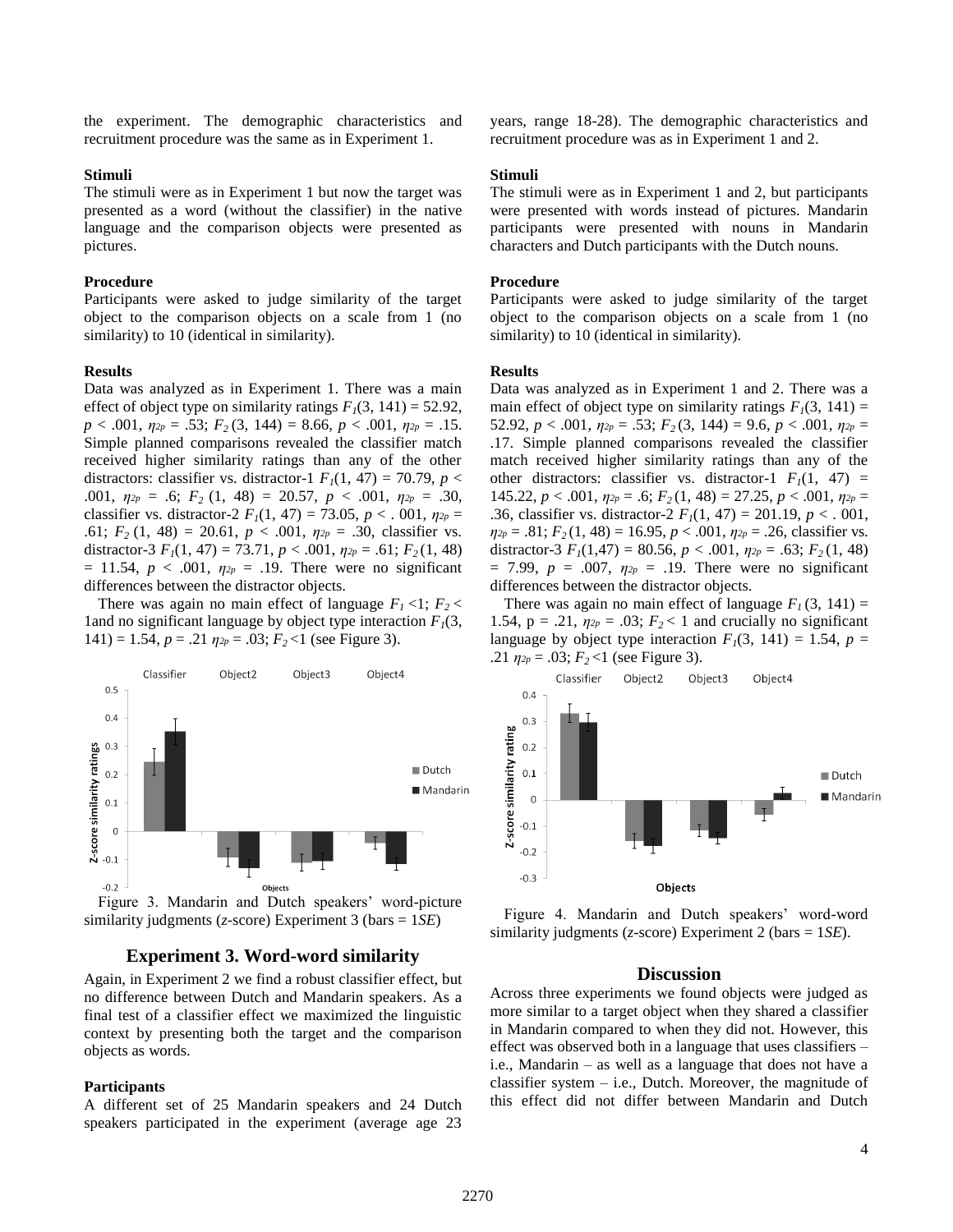speakers. From these results we conclude classifiers do not impact overall object similarity.

Why do some studies find differences in similarity ratings between languages with and without classifiers, but we do not? Our study focused on overall similarity of objects, and used stimuli (e.g., visual pictures) which emphasized shape. We did not use real objects, unlike Lucy and Gaskins (2003), who found what distinguished Yucatec from English speakers was attention to shape vs. material. It is possible, therefore, that we missed a critical ontological distinction. Nevertheless, other studies have focused on pictorial or linguistic stimuli and have reported linguistic relativity effects (Zhang & Scmitt, 1998; Saalbach & Imai, 2007). So this cannot be the whole story.

It is possible a shared classifier is more salient when there are fewer objects to judge. For example, when comparing only two objects at a time, with no distractors, a greater number of features of a word (such as grammatical category) can be attended to. However, when there are four objects to compare simultaneously, it is likely that only the most salient similarities are attended to. It is also possible that we failed to find an effect of language on classifier similarity judgments because we did not present the words with their classifiers, but as bare nouns. Huettig, Chen, Bowerman, and Majid (2010) found people look towards objects sharing a classifier with a spoken word more than visual distractors, but only when the classifier was explicitly used, and Gao and Malt (2009) found heightened classifier effects when a classifier was present in a sentence compared to when it was not. Similarly, Vigliocco, Vinson, Indefrey, Levelt, and Hellwig (2004) found grammatical gender effects in speech substitution errors only when nouns were produced with determiners marked for gender, but not for single noun phrases or noun phrases with indefinite determiners not marked for gender. Thus, grammatical information may need to be explicit and salient to affect categorization.

It is also possible that using similarity judgments as a measurement is not sensitive enough to reveal differences between Dutch and Mandarin speakers. That is, since classifiers are mostly built on shared real-world features, the similarity between the target object and the classifier object in terms of these features may be quite obvious for explicit similarity judgments. That is, in some sense, the judgments could be at ceiling level. Perhaps a more low-level, automatic task, closer to real-world language use, could reveal the linguistic advantage of a classifier system. However, Saalbach and Imai (2011) found the opposite results: Chinese speakers showed an enhanced classifier similarity effect compared to German speakers in a similarity rating task, but not a speeded word-picture matching task.

Similarly, Gao and Malt (2009) propose there are three classifier categories: "well-defined" categories in which there is a clear feature that all objects sharing the classifier possess; "prototype" categories in which there is a typical feature, but also a gradient of typicality in category membership; and "arbitrary" categories for which there are no typical features defining membership. One might predict that objects belonging to the "well-defined" classifier category could easily be grouped in terms of similarity by speakers of a non-classifier language, but only speakers of that specific classifier language could group the "arbitrary" category correctly. Thus, it is possible that the classifiers used in the present study fit more into the "well-defined" category. It could be predicted that an advantage for speakers of a classifier language could be found if the classifier pairs used shared "arbitrary" classifiers. However, Goa and Malt (2009) only found an advantage for the "welldefined" category amongst Mandarin speakers when testing recall of nouns with shared classifiers.

So, does language influence thought? Our results suggest that a grammatical feature, classifiers, does not have an influence on the way that objects are categorized, as measured by global similarity judgments. However, it is likely that other forms of linguistic information do affect the way objects are thought about. For example, effects of grammatical gender on object categorization appear to be well-attested. As noted above, classifiers are said to highlight only one, or a few, features of an object (e.g., "shape"; cf. Allen, 1977), and not information relevant to the entire concept. This contrasts with grammatical gender, which could affect the way all features of an object are conceptualized. For example, Spanish speakers described the word *key*, a noun with female grammatical gender, with female characteristics "*golden, intricate, little, lovely, shiny and tiny*" (Boroditsky, Schmidt & Phillips, 2003). Thus, gender attributes have knock-on effects onto other features: e.g., size, hedonics, texture, visual appearance (perhaps through connotative meaning; cf. Osgood, Suci, & Tannenbaum, 1957).

Previous research on the cognitive consequences of speaking a classifier language have been mixed, with the suggestion that effects are modest. In three experiments we failed to find language-specific heightened sensitivity of object similarity for speakers of a classifier language compared to speakers of a non-classifier language, using pictures and words. We, therefore, conclude that classifier systems do not affect overall conceptual representations of objects. Previous evidence could be the result of strategic or explicit use of classifier information that does not reflect typical categorization processes. Alternatively, classifiers may affect conceptualization of specific object features, which cannot be observed with overall similarity judgments (e.g., Lucy & Gaskins, 2003).

Both speakers of a classifier language and a non-classifier language judged objects sharing a classifier as more similar than objects that did not share a classifier. Thus, classifier systems do not impact overall object similarity, but instead likely reflect the way the world is organized.

# **Acknowledgements**